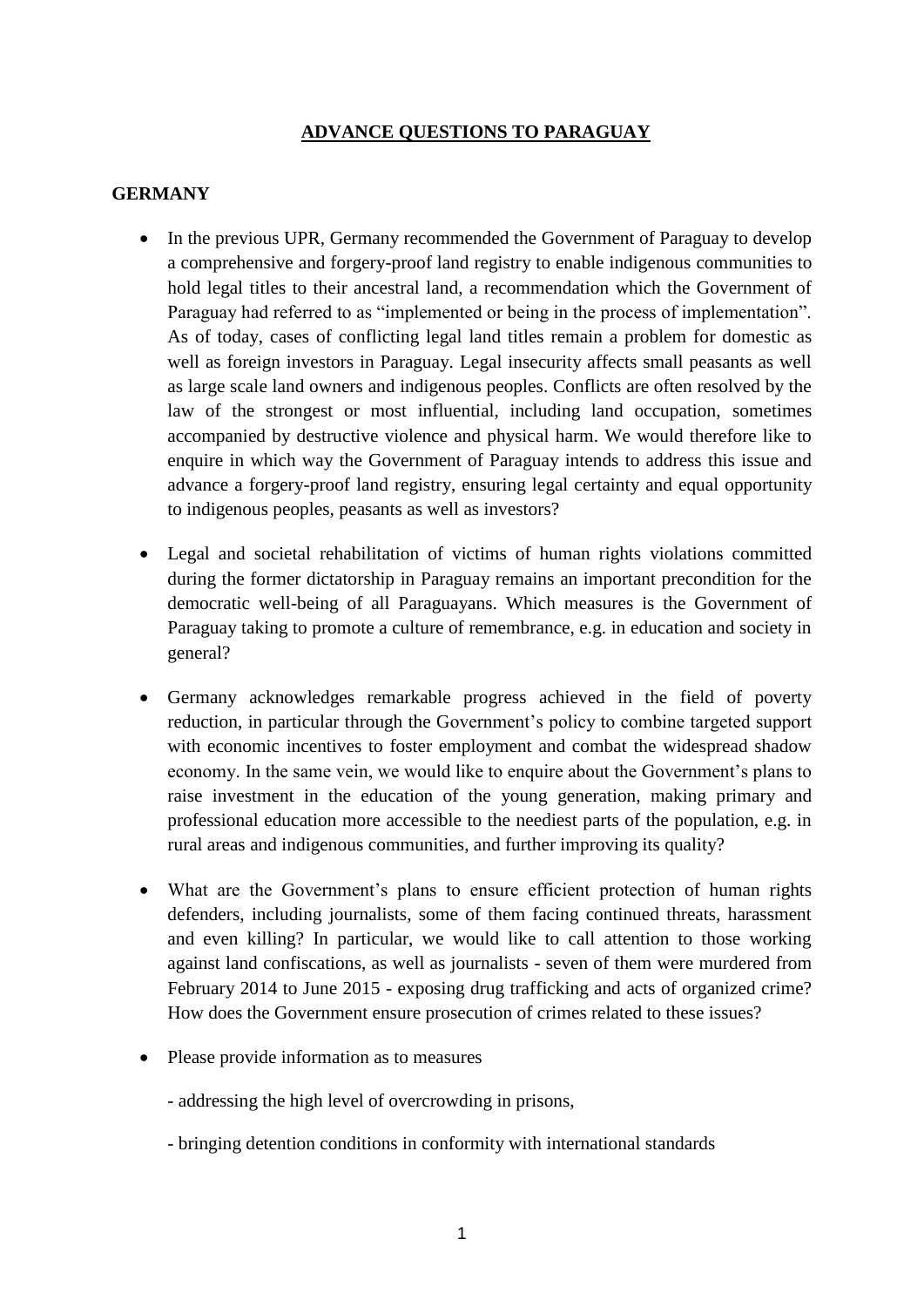- reducing the backlog of criminal cases.

# **LIECHTENSTEIN**

 Liechtenstein recognizes Paraguay's commitment to international criminal justice, as evidenced by its continued support for the International Criminal Court and its ratification of the Agreement on Privileges and Immunities of the Court (APIC). The Government of Paraguay has already begun the process of ratifying the Kampala Amendments to the Rome Statute. When does Paraguay envision finalizing this process?

# **MEXICO**

- Are there considerations to strengthen and extend the legislation regarding discrimination on the basis of gender, disability, sexual orientation, gender identity and ethnicity?
- What are the measures taken to ensure that the Defensor del Pueblo complies fully with the Paris Principles?
- What is the minimum age for criminal responsibility? Are there plans to harmonize the domestic legislation with the international standards in the area of child labor?

#### **NETHERLANDS**

- $\triangleright$  Human rights defenders
	- How does the government of Paraguay plan to significantly reduce the harassment, intimidation and death threats against defenders of human rights, that still seem to take place regularly?
	- Is the government of Paraguay prepared to publicly and repeatedly underline the legitimacy and importance of the work of human rights defenders?
- $\triangleright$  Vulnerable groups
	- Which steps has the government of Paraguay taken to protect, respect and fulfill rights related to (young) women's sexual and reproductive health?

#### $\triangleright$  Indigenous rights

• Could the government of Paraguay elaborate on the National Integral Programme on Indigenous Peoples (PRONAPI) in relation to the three cases concerning the indigenous population currently before the Inter-American Court of Human Rights?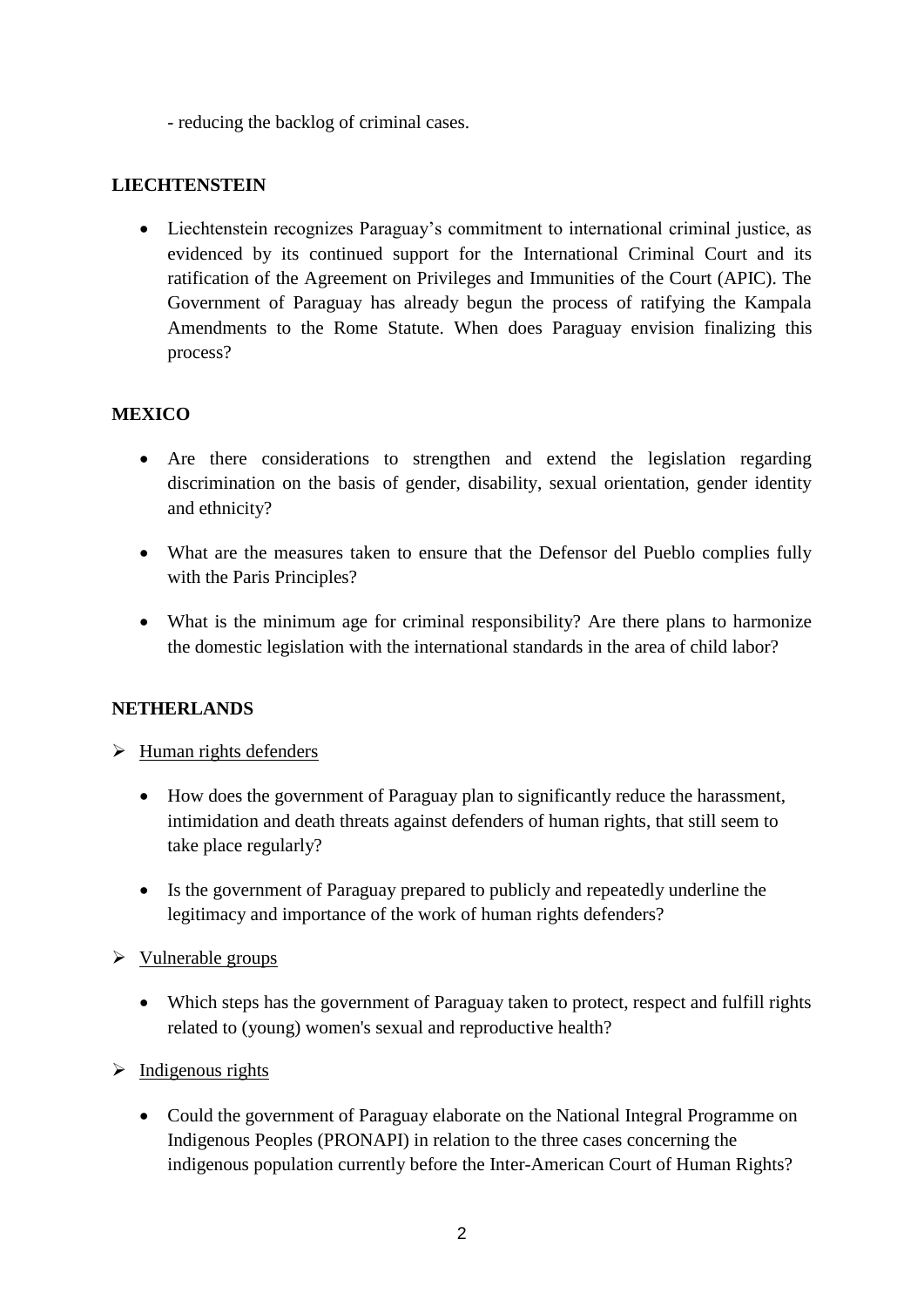# **SLOVENIA**

- What steps has the Government taken to reduce early pregnancies, and to help girls whose pregnancy is a result of rape or incest?
- What is the current state of play of the envisaged bill to combat all forms of discrimination?
- We noted that human rights defenders and journalists face insecurity, harassment and attacks, especially those working for the defense of peasants' rights and the indigenous community. What steps and measures is the Government undertaking to protect human rights defenders, journalists and media workers as well as to guarantee freedom of expression?
- In your report we noted many steps and measures to improve the situation of indigenous people. What concrete steps has the government undertaken to improve the situation of indigenous women who are more at risk of discrimination?

#### **SPAIN**

- Regarding access of indigenous communities to their land, what steps will Paraguay take in order to further guarantee full implementation of the rulings issued by the Inter-American Court of Human Rights?
- Regarding the rights of persons with disabilities, is Paraguay considering the creation of a national mechanism in order to ensure the monitoring of these rights, as required by article 33 of the Convention on the Rights of Persons with Disabilities and requested by the Special Representative during her latest visit to Paraguay?
- Finally, is the government considering taking further measures in order to encourage the approval of the Law against of all forms of discrimination?

# **SWEDEN**

- What legal and other measures has the Government of Paraguay taken over the last four years to combat discrimination based on sexual orientation and gender identity?
- Could the Government of Paraguay please elaborate on the role and functioning of the Ombudsperson and the reportedly shrinking space for human rights organizations?
- Does Paraguay provide for independent human rights mechanisms for the receipt and process of complaints of human rights abuses, and if so, could the Government please describe how these mechanisms work?